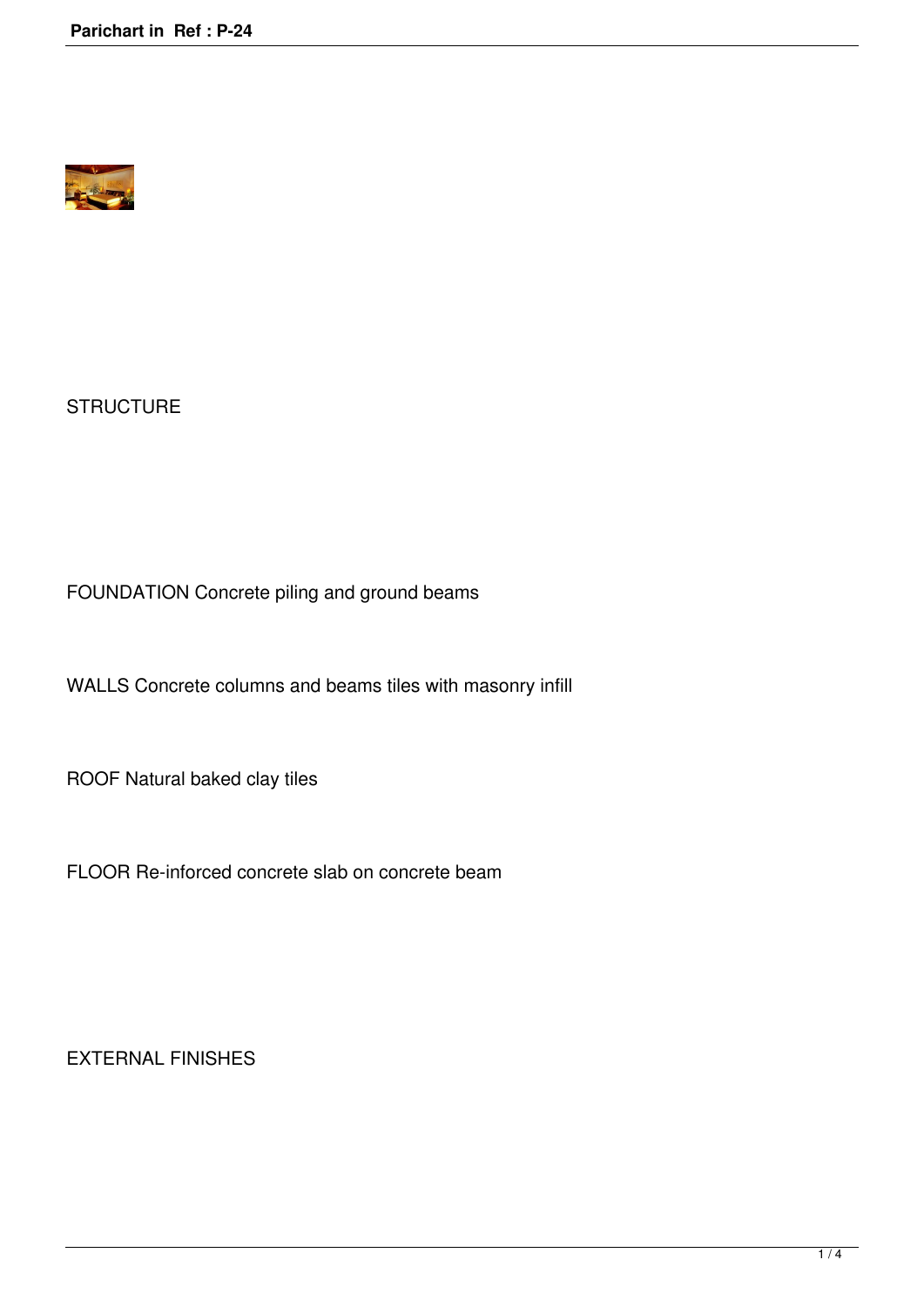WALLS Painted brick-cement rendered with feature sandstone

WINDOWS Natural stained treated frames

DOORS Natural stained treated hardwood

EXTERIOR TERRACES 30cm ceramic tiles with sand wash infill

SWIMMING POOL Glazed clay tiles

POOL DECK Sandstone tiles and sandwash surrounds

INTERIOR FINISHES

WALLS Painted cement rendered

CEILINGS Oak wood inset to gypsum board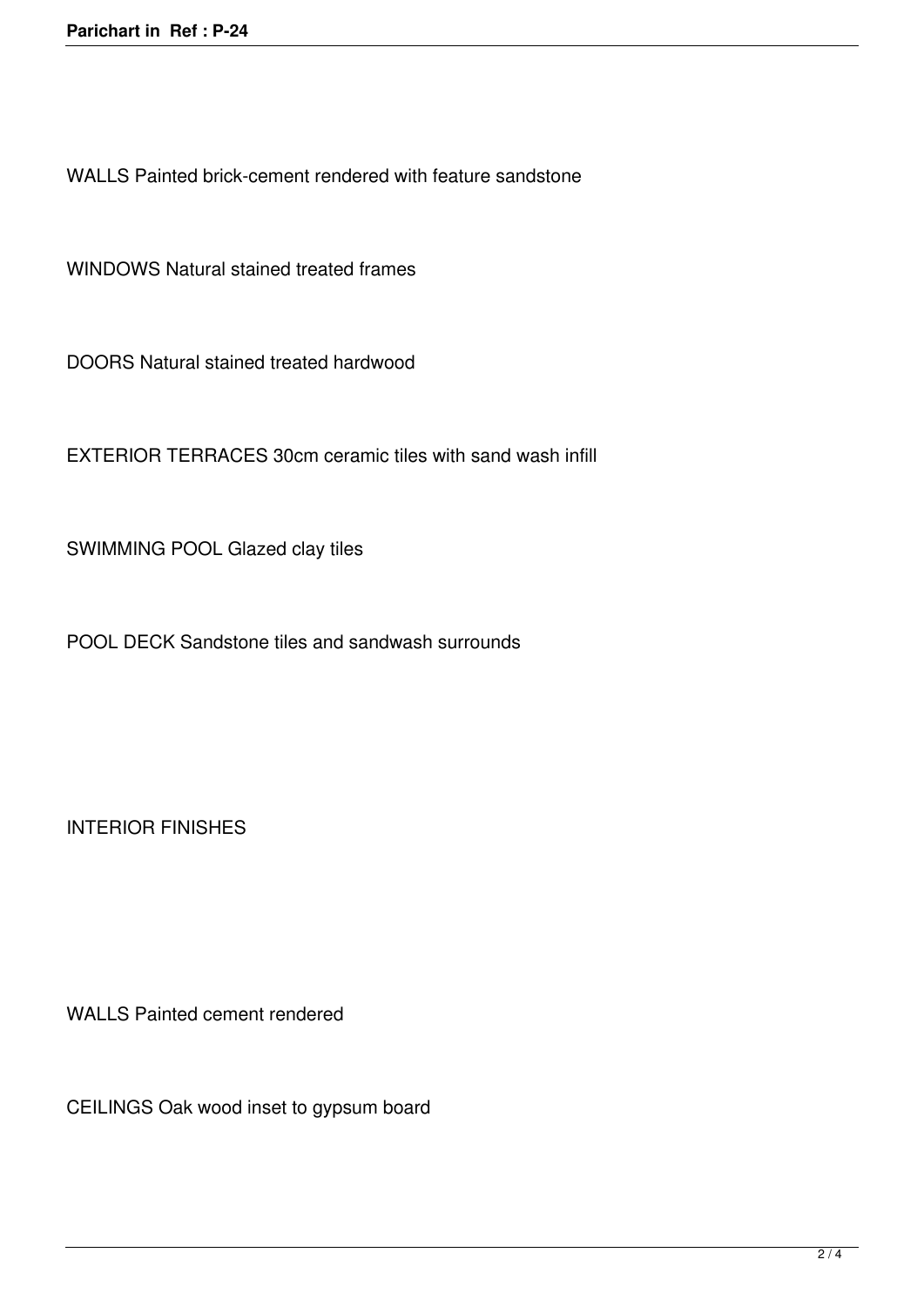FLOORS Polished timber in bedrooms and ceramic tiles in all wet areas

DOORS Hardwood doors in hardwood frames

KITCHEN CABINETS Quality laminated with granite tops

KITCHEN APPLIANCES Teka

BATHROOM Floor tiles, glazed wall tiles, Nahm/American Standard fittings

TELEPHONES Multiple lines available

WATER SYSTEM High pressure

AIR CONDITIONING Individual compressors or optional ducted system

Selling price : 19,100,000 **□** Charges : Consult us Fees : Consult us Condition : New Living space : 349 m² Land space : 757 m<sup>2</sup> Number of rooms : 3 Number of floors : 1 Number of bathrooms : 3 Number of toilets : 4